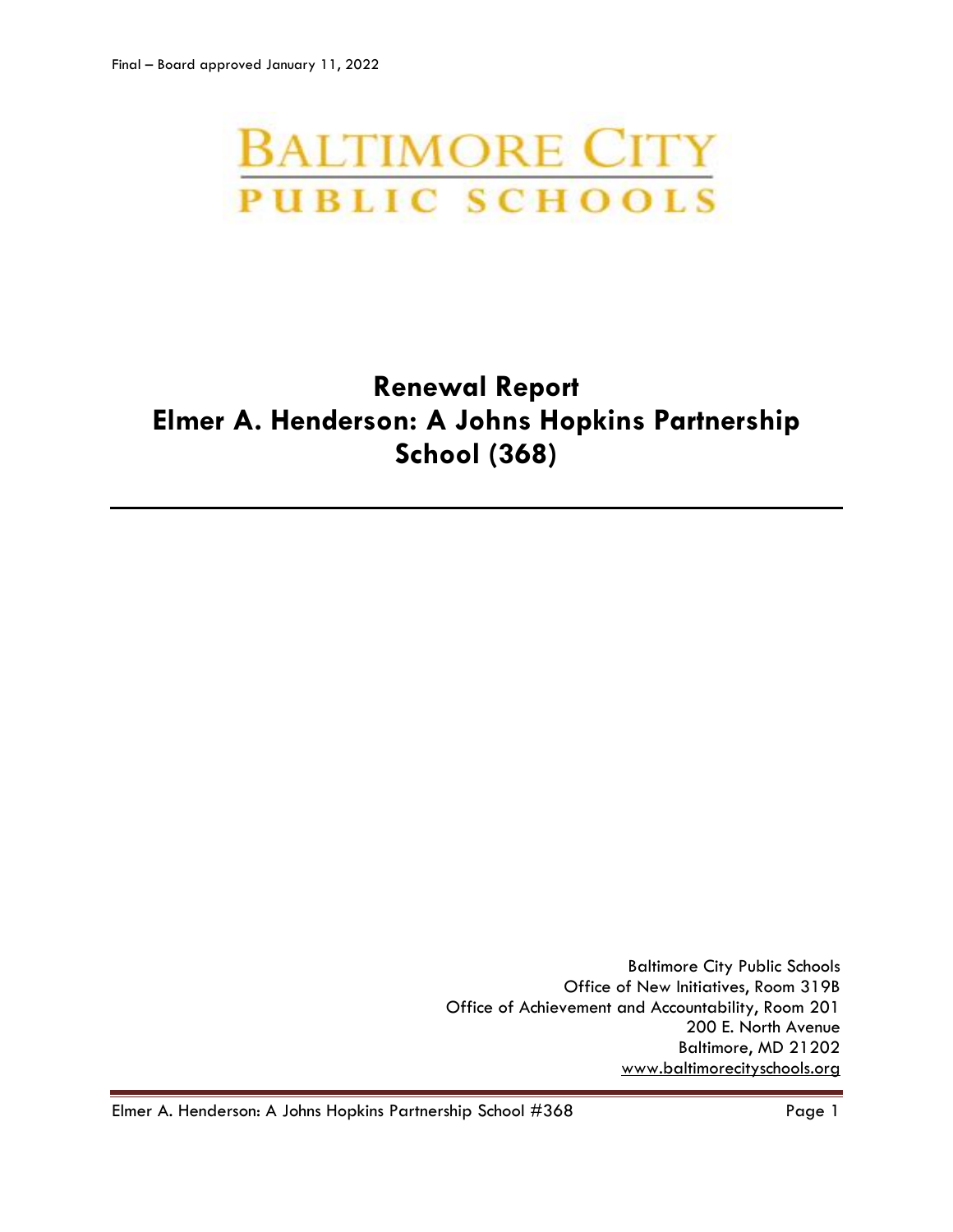# **REPORT INTRODUCTION**

### *Purpose of the Report*

The renewal report is a summary of findings and a resulting recommendation regarding renewal of the charter or contract for an operator-run school. To inform this recommendation, Baltimore City Public Schools collects and analyzes documentation including the school's renewal application, and an evaluation of the school's performance based on the renewal rubric, the School Effectiveness Review (SER) performed on site at each school and consideration of all other relevant information.

City Schools' renewal criteria are based on state law (§ 9-101, *et seq*., MD. CODE ANN., EDUC.) and Baltimore City Board of School Commissioners' policy IHBJ and associated administrative regulations (IHBJ-RA and JFA-RA). The Board's policy requires that schools up for renewal be evaluated on multiple measures including, but not limited to, the following:

- **Student achievement**, constituting at least 50 percent of the renewal score and including measures such as schoolwide performance on state assessments, College and Career Readiness (for schools with high school grades), academic programming for special student populations, and a school's fidelity to its charter
- **School climate** (chronic absence, suspensions, enrollment trends, school choice data, and school survey results from parents, teachers, and students)
- **Financial management and governance** (annual audits, school budget submissions, grants management, board documentation; compliance/adherence with federal, state, and local laws, rules, and regulations)
- An overall finding of not effective in any of the key areas (Student Achievement, School Climate, or Financial Management/Governance) may be the basis of a non-renewal decision.

The renewal process is a component of City Schools' annual review of its schools, designed to ensure that students and families across the district have access to school options that meet their interests and needs. The framework was originally developed in 2011 by the Renewal Stakeholders Working Group (composed of school operators from a range of school types, Supporting Public Schools of Choice, and the Maryland Charter School Network) who worked to develop a methodology for evaluating the performance of operator-run schools. The result: a fair, transparent, and rigorous renewal framework that reflects schools' unique nature and innovative contributions to student achievement, used for the first time in the 2012-13 school year, and a process for reviewing and updating the framework each year.

At the conclusion of each year's renewal cycle, staff engages operators and other key stakeholders in a review of the process to identify areas for improvement that could be addressed while still maintaining a level of predictability for schools up for renewal in the following year.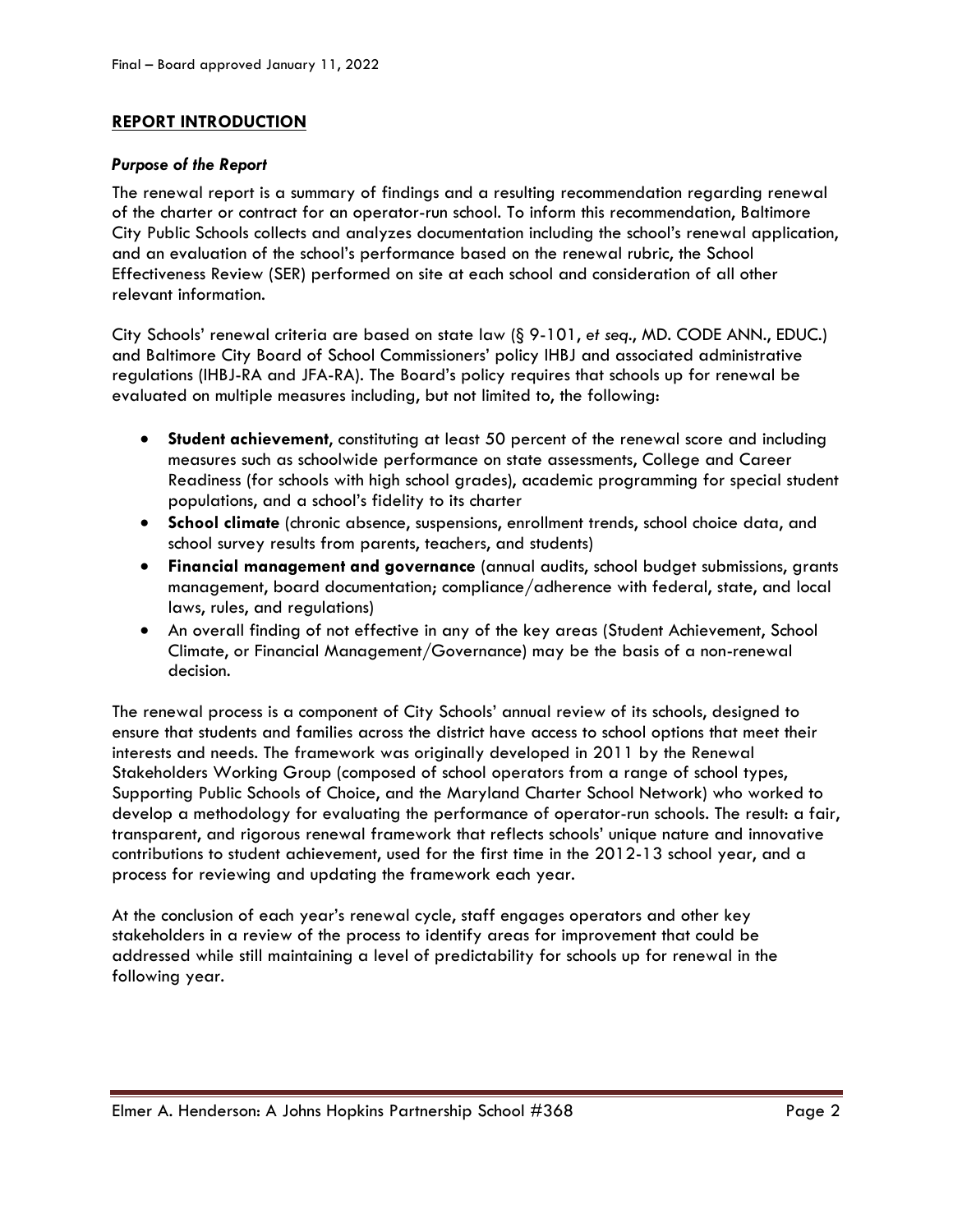# *The Process*

Based on recommendation of staff and feedback from school operators and other stakeholders following the normal feedback and review cycle, the Baltimore City Board of School Commissioners approved a modified renewal process for school year 2021-22. This modified process was designed to take into considerations the lingering impacts of the Covid19 pandemic on student data while still holding operators accountable to delivering strong programs for students. This year's process takes a focused look at data in the key areas (Student Achievement, School Climate and Effective Financial Management and Governance). Since the scope of certain data items like state assessments is limited, the Board approved modifications so that the only terms schools will be eligible for are either a three-year renewal term or non-renewal<sup>1</sup>. Nonrenewal recommendations will be considered for schools where the evidence indicates serious financial sustainability concerns, or inability to comply with critical state, federal and local guidelines that places students, staff or the district at risk. Thus, schools that earn a "Not Effective" rating in any of the following metrics will be recommended for non-renewal by the Charter and Operator-Led Schools Advisory Board to the CEO:

- Effective Programming for Students with Disabilities,
- Audit Content, Internal Controls,
- Operator Capacity, or
- Strategic Leadership/Governance (All of Domain 4 from SER).

If a school is considered for non-renewal based on any of these four metrics, the Board will also consider the school's record of renewal and academic performance, as measured in the Academic Success section of the renewal rubric, in making its renewal decision.

In addition to determining the renewal or non-renewal of a school's contract, the renewal process informs the Board and the public on the efficacy of school performance and practices, as well as helping identify areas for growth in schools' planning for their next contract term.

The revised process continues to use the following components:

- Renewal Rubric (Updated to reflect the above changes)
- Application for Renewal

l

- Data Tables prepared by City Schools
- School Effectiveness Review (Streamlined to include fewer key actions in metrics used in the School Climate section of the renewal rubric)

 $^{\rm 1}$  In the modified renewal process for 2021-22, schools will not be eligible for a 5-year term or 8-year "extended" term. However, the outcome of the 2021-22 renewal process will allow schools to earn progress towards an extended renewal term in the future. According to Board Policy IHBJ – Public Charter Schools, "A public charter school shall only be eligible for an extended renewal term if the school has two or more consecutive full renewals, including demonstrating quality programming for all student groups." For the 2021-22 renewal process, a school that receives "Meets Expectations", "Effective" or "Highly Effective" in each of the four metrics that could lead to nonrenewal listed above, as well as "Effective" or "Highly Effective" in the overall Academics section, will be considered to have earned a full renewal for their progress towards an 8-year extended renewal in future renewal processes.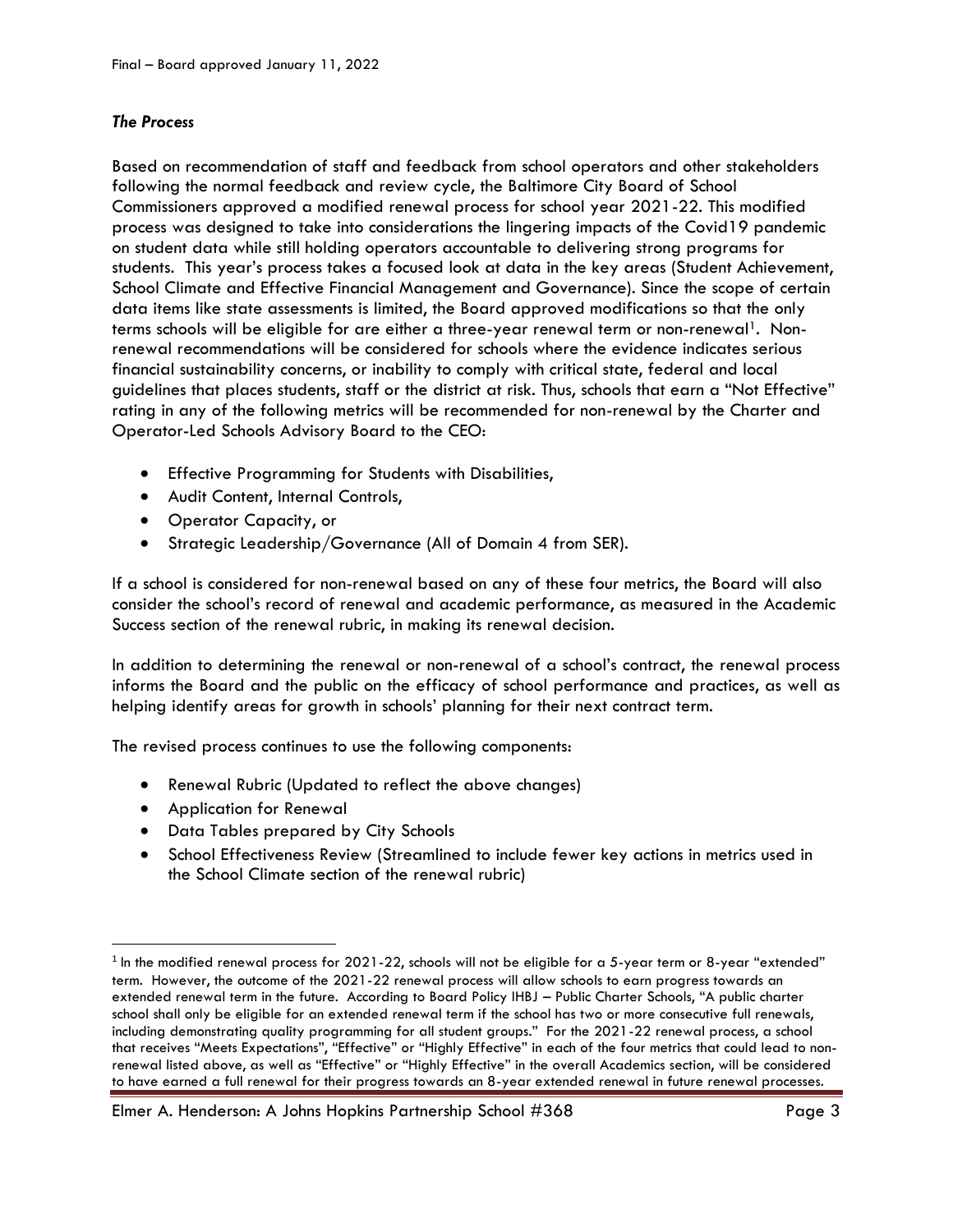The process starts with a review by the Charter and Operator-led Schools Advisory Board, whose members represent foundations, nonprofit organizations, school choice advocates, school operators, and district representatives; and whose function is to provide advice to the CEO on renewal and other issues as they relate to operator-led schools. In performing its review, the Advisory Board looks at all data and information, both quantitative and qualitative, to make sound recommendations to the CEO. After its review of the components above, the Advisory Board makes recommendations to City Schools' CEO on whether charters or contracts should be renewed. The CEO considers the recommendations and the quantitative and qualitative review, and then makes her own recommendation to the Board. In some instances, the nature or severity of an issue raised during the renewal process is serious enough to give it extra weight in formulating the renewal recommendation and, ultimately, the renewal decision, especially in instances where the issue affects the wellbeing of students, staff, or the district as a whole.

The ultimate decision on all operator renewals rests with the Board, which considers the recommendations and rationale of the CEO, the operator renewal report, testimony given at public Board meetings and work sessions, the contents of the official record and the factors listed in policy IHBJ and administrative regulation IHBJ-RA for charter schools, and policy FCA and administrative regulation FCA-RA for non-charter schools. This includes the Board's ability to consider prior partial renewal terms afforded to operators who have had serious challenges in the prior renewal that remain issues that continue to affect the wellbeing of students, staff, or the district as a whole based on evidence in this renewal process. In particular, as Policy IHBJ states, "[t]he Board may decide that a public charter school is not eligible for two consecutive partial renewals."

| <b>Actions</b>                                                                                                       | <b>Timeline</b>           |
|----------------------------------------------------------------------------------------------------------------------|---------------------------|
| Schools submit renewal applications                                                                                  | September 2, 2021         |
| Charter and Operator-led Schools Advisory Board reviews<br>renewal applications and makes recommendations to the CEO | September to October 2021 |
| District presents recommendations to Board at public meeting                                                         | November 9, 2021          |
| Work Session for operator to provide oral testimony to Board in a<br>meeting open to the public                      | December 9, 2021          |
| Board votes on renewal recommendations                                                                               | January 11, 2022          |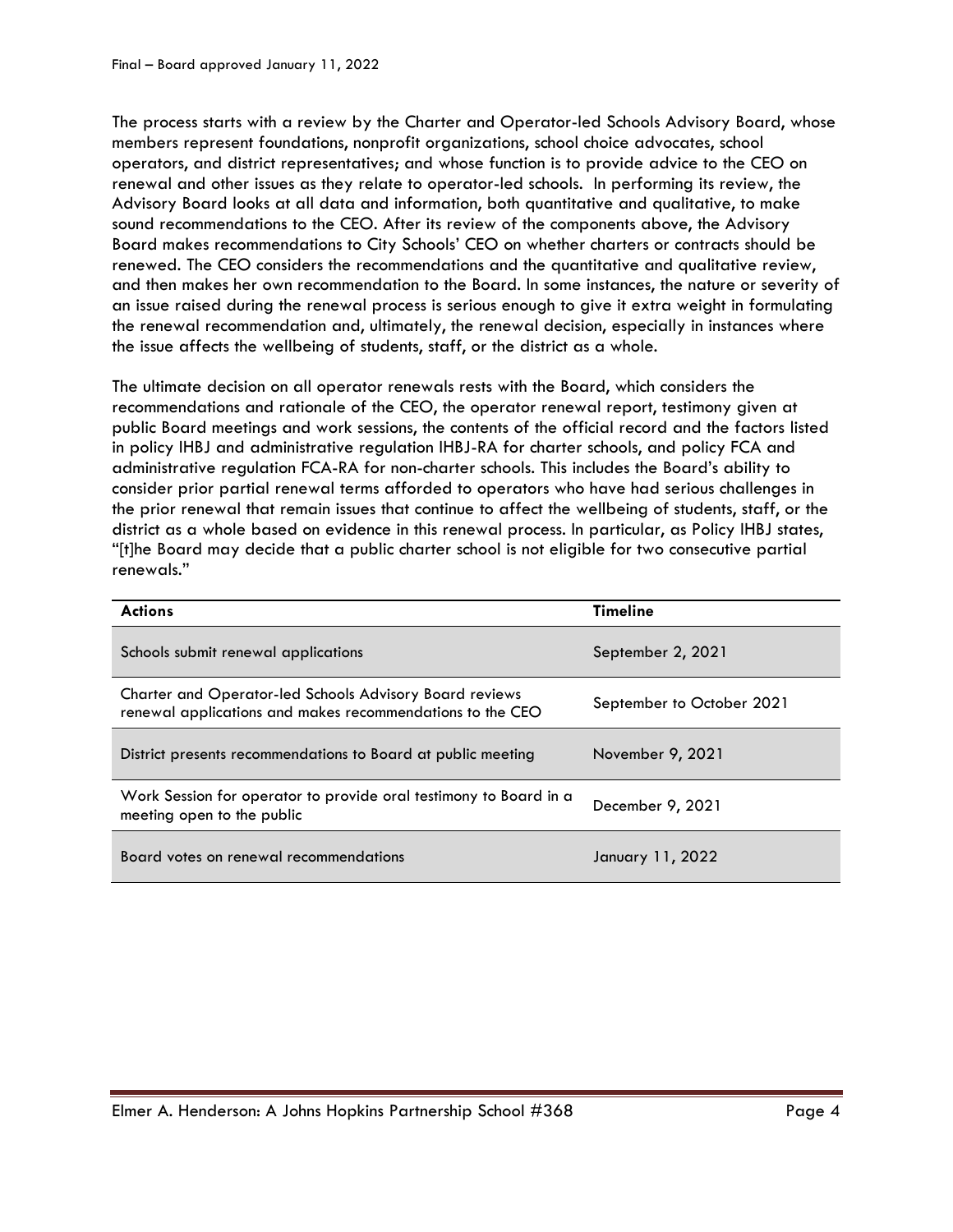# *Elmer A. Henderson: A Johns Hopkins Partnership School #368*

*Operator:* East Baltimore Community School, Inc. *Configuration:* Elementary/Middle *Type:* Contract *Enrollment:* 584<sup>2</sup>

# **Recommendation**

*3-year renewal*

# **Discussion**

 $\overline{\phantom{a}}$ 

On January 11, 2022, the Baltimore City Board of School Commissioners voted to renew the contract with East Baltimore Community School, Inc. to operate Elmer A. Henderson: A Johns Hopkins Partnership School for a three-year term running from July 1, 2022 to June 30, 2025.

The school was rated "Developing" in Audits/Internal Controls, and Effective Programming for Students with Disabilities, "Effective" in Operator Capacity, "Highly Effective" in Strategic Leadership/Governance, and "Effective" in Academics overall.

Academic achievement is a strength of Elmer A. Henderson, with school programming leading to strong outcomes for students in most assessment metrics considered in the renewal rubric. The state performance ratings are based on the most recent years when the state assessment was given which are for school years 2016-17, 2017-18, and 2018-19. For PARCC absolute performance (2018-19), schools are compared to schools with similar levels of students considered economically disadvantaged (ED) because absolute performance on assessments is highly correlated to the relative wealth of student populations. The school was rated "Highly Effective" in absolute achievement in ELA 3-5 (100<sup>th</sup> percentile in the ED group), math 3-5 (92<sup>nd</sup> percentile), and ELA 6-8 (89<sup>th</sup> percentile). For math 6-8, the school is rated "Not Effective" (42<sup>nd</sup> percentile). In PARCC achievement growth, which looks at the extent to which a school can improve individual student performance year to year over the three-year period considered, the school was rated "Highly Effective in ELA 6-8 (90<sup>th</sup> percentile overall) and math 6-8 (84<sup>th</sup> percentile), "Effective" in ELA 3-5 ( $76<sup>th</sup>$  percentile) and "Not Effective" in math 6-8 ( $50<sup>th</sup>$  percentile). The school has a strong culture of data analysis among faculty which is used to inform instruction, sets high expectations for proficiency among all students, and provides access to advanced and honors programming. The school uses data to determine student supports and how to accelerate learning. These supports include Literacy Lab (a targeted intervention based on reading growth), Amplify Reading (virtual support for small groups of students), FEV Tutors and targeted during and after school intervention blocks in math and reading.

 $^2$  Total enrollment counts reflect the MSDE official enrollment file for grades k-12, which includes students enrolled on September 30 each year. This file is verified by MSDE prior to becoming the official enrollment count for the year.

Elmer A. Henderson: A Johns Hopkins Partnership School #368 Page 5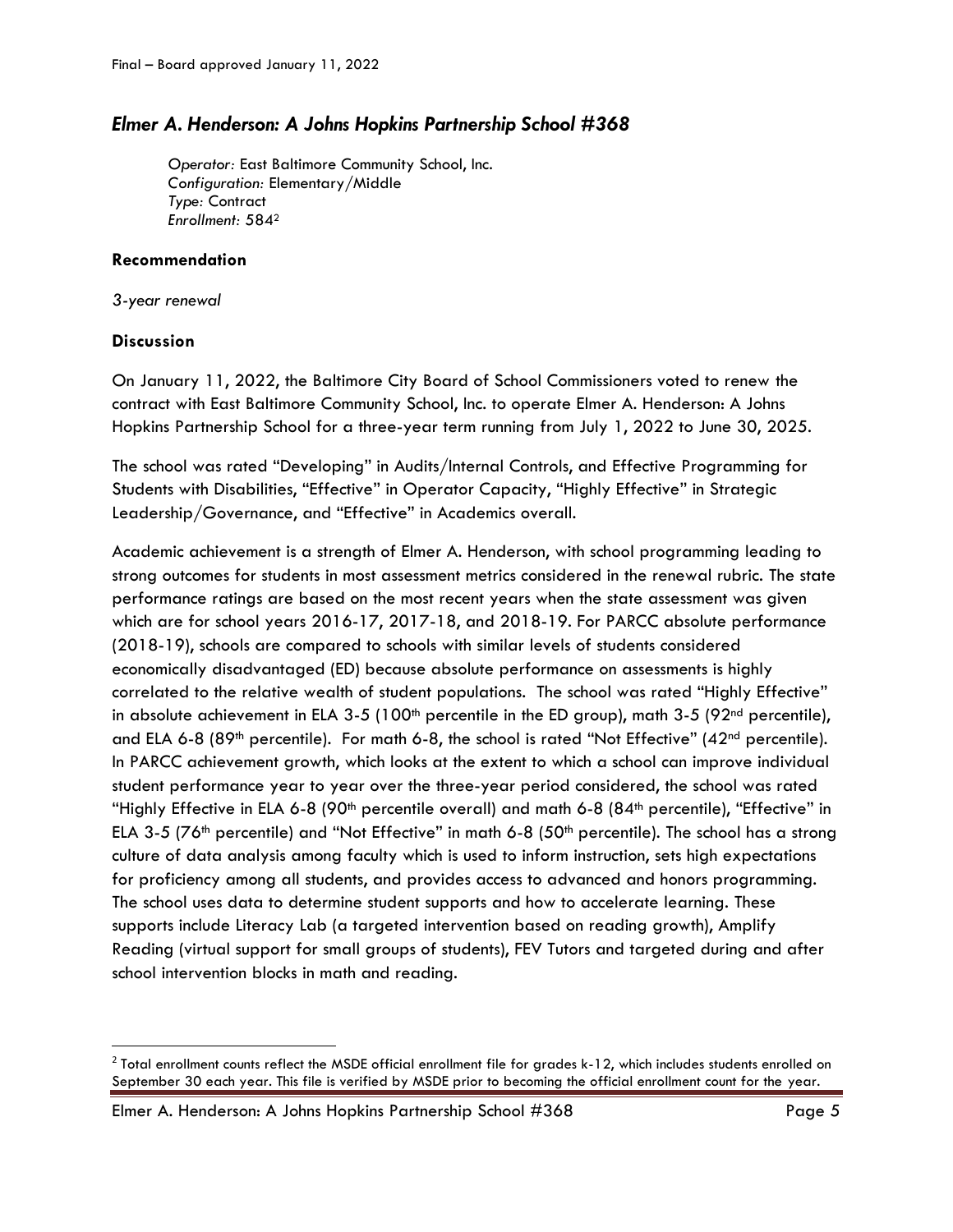Elmer A. Henderson was rated "Effective" in Fidelity to Charter/Application Overall, indicating that "*the school has implemented the mission expressed in its charter application and mission is clear to most stakeholders. Evidence that the school has made a good to fair effort to gather data to assess its efficacy and has implemented effective strategies to address any challenges evident in the data, particularly in the areas of student performance, enrollment, student attendance, dropout rates, attrition and student choice data/school demand3*." The school's mission is to "unlock students' joy and passion while preparing them for academic success and fulfillment in a rapidly changing world." Families report high levels of satisfaction with the school and student satisfaction is shown in strong cohort retention, application and enrollment numbers. The school also has strong outreach into the community, serving as a food distribution site for families in the school community as well as the surrounding neighborhood, a vaccination site, and a Student Learning Center during virtual learning in the 2020-21 school year. Elmer A. Henderson also makes a good effort in collecting data to identify and address weaknesses in programming. As noted above, the school has strong data collection and analysis practices in regards to academic data, utilizing tools such as Achievement Network (ANet) and Dibels assessments to regularly track student progress. There are also similarly strong practices to track attendance and chronic absence, which have led to improvement in these numbers over the course of the contract.

The school was rated "Developing" in Effective Programming for Students with Disabilities. Evidence shows the school *"is working towards a trajectory of growth, is aware of its data and responsibilities to students with disabilities, and has implemented processes, interventions and strategies to support student outcomes including to address any gaps in the data as it relates to performance and climate metrics for students with disabilities over time over the course of the contract but in some instances has struggled to take measures that are appropriate and sufficient. The school has taken steps to remedy such shortcomings*." While the school is taking steps towards growth for students with disabilities, PARCC results show that it is not yet on a trajectory for growth. The data shows mixed results with scale scores rising in some areas, but proficiency levels remaining at 0% in middle grades and dropping in elementary. An audit of school practices conducted by the Office of Special Education showed that, while the school generally provides appropriate services to students with disabilities, there is area for improvement in ensuring that all student schedules are set up to ensure that they can receive services in an appropriate setting.

The school was rated "Developing" in Audit Content/Internal controls because "*the statements of cash flow and ratio of assets to liabilities indicate that the operator has fair performance on their short-term liquidity measure.*" The school experienced negative net assets in two of the three years looked at in the review. This was a temporary situation related to the financing of the school facility, which is something that can happen when operators take on major capital projects; net assets rose significantly in the final year looked at in the review.

 $\overline{\phantom{a}}$ 

<sup>&</sup>lt;sup>3</sup> Text in italics is quoted from the 2021-22 Operator Renewal Rubric

Elmer A. Henderson: A Johns Hopkins Partnership School #368 Page 6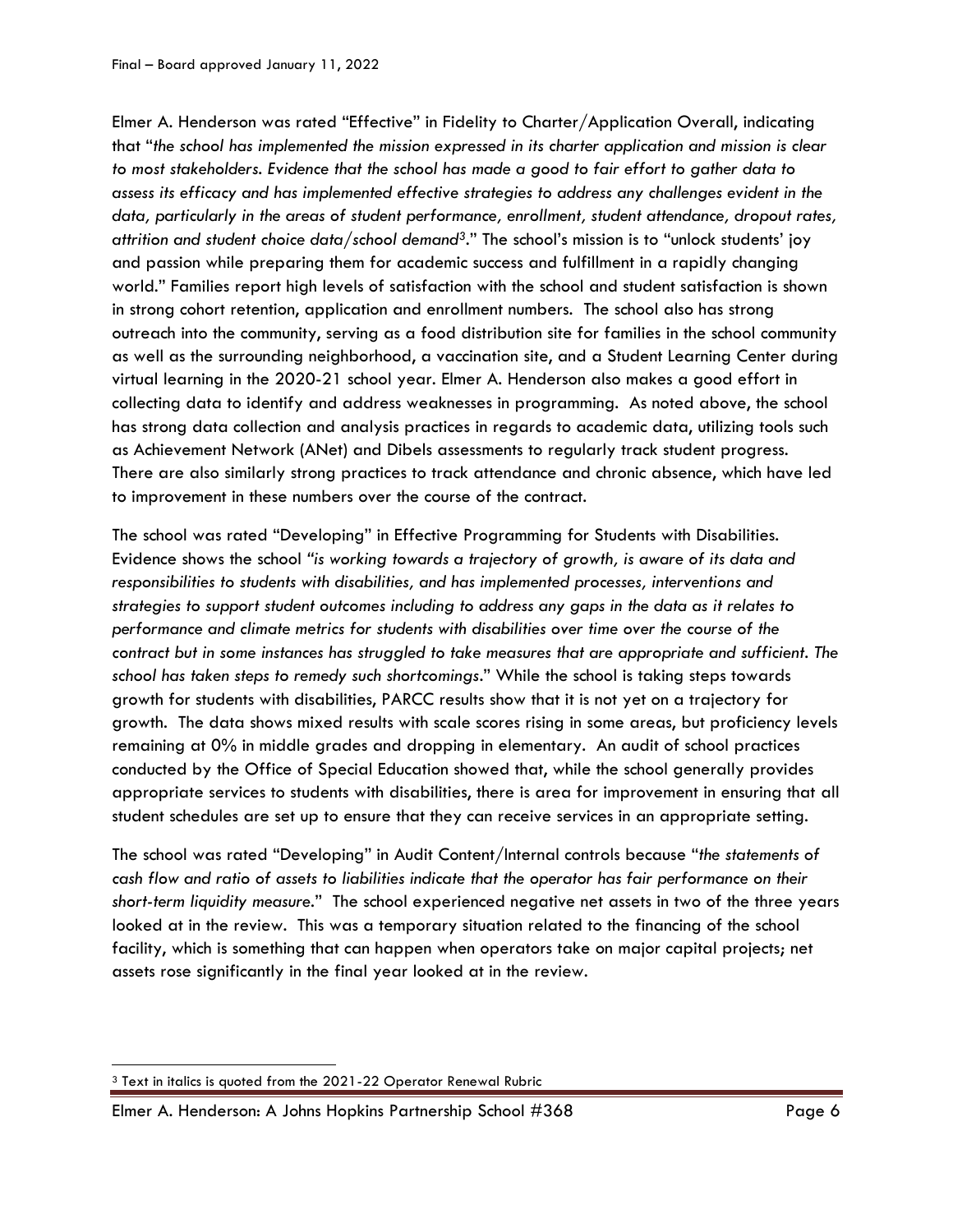*For more information on school practices, please also see the school's School Effectiveness Report available at www.baltimorecityschools.org.*

# **Findings (elementary/middle school rubric)**

*Category 1. Has the school followed sufficient financial management and governance practices? Has the school had challenges with meeting critical district, state or federal guidelines? Has the school delivered strong academic programming for students will disabilities that demonstrates a trajectory of growth? Has the school provided strategic leadership and governance?*

| <b>Sub-Category</b>                                                                    | <b>Renewal Metric</b>                                                                                                                                                                                                                                                                                                                                                                                                                                                                                                                                                            | <b>City Schools Rating</b> |
|----------------------------------------------------------------------------------------|----------------------------------------------------------------------------------------------------------------------------------------------------------------------------------------------------------------------------------------------------------------------------------------------------------------------------------------------------------------------------------------------------------------------------------------------------------------------------------------------------------------------------------------------------------------------------------|----------------------------|
| 1.1 Audit Content, Internal<br>Controls                                                | The extent to which the school's Independent<br>Auditor's Reports offer unqualified opinions and no<br>management points in each of the years of the<br>charter term. The extent to which statements of cash<br>flow and ratio of assets to liabilities indicate that<br>the operator has strong performance on their short-<br>term liquidity measure.                                                                                                                                                                                                                          | <b>Developing</b>          |
| 1.2 Effective Programming<br>for Students with<br><b>Disabilities</b>                  | The extent to which the school has a demonstrated<br>a strong trajectory of growth, is aware of its data<br>and responsibilities to students with disabilities,<br>does not have any gaps or has decreased gaps in<br>the data as it relates to performance and climate<br>metrics for students with disabilities over time, and<br>has effectively and consistently implemented<br>processes, interventions and strategies to support<br>student outcomes over the course of the contract.                                                                                      | <b>Developing</b>          |
| 1.3 Operator Capacity                                                                  | The extent to which the school has operated<br>effectively, and the operator has consistently met<br>all state, federal reporting requirements critical<br>District or federal obligations and has not received<br>any Notices of Concern or Notices of Reprimand<br>during the contract period. (Evidence that may be<br>considered includes compliance with state or<br>federal reporting requirements, budget submissions<br>and monitoring reports, quarterly reports, and the<br>relative number, frequency and severity of Notices<br>of Concern or Notices of Reprimand.) | <b>Effective</b>           |
| 1.4 Strategic<br>Leadership/Governance                                                 | School Effectiveness Review Score - Strategic<br>Leadership                                                                                                                                                                                                                                                                                                                                                                                                                                                                                                                      | <b>Highly Effective</b>    |
| There is no overall rating for this section as each metric is considered individually. |                                                                                                                                                                                                                                                                                                                                                                                                                                                                                                                                                                                  |                            |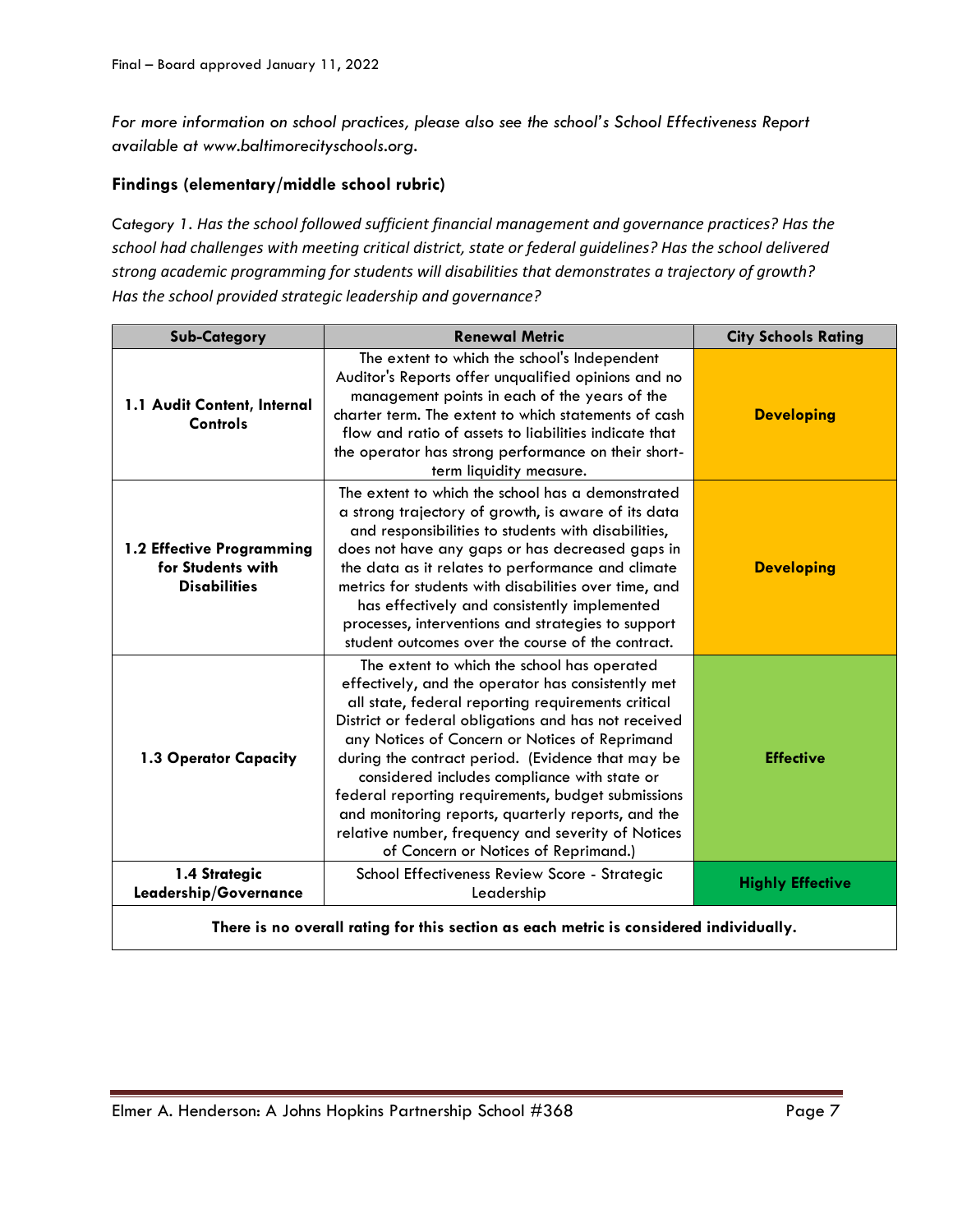| Category 2. Is the school an academic success? |  |  |  |  |  |
|------------------------------------------------|--|--|--|--|--|
|------------------------------------------------|--|--|--|--|--|

| <b>Sub-Category</b>                                      | <b>Renewal Metric</b>                                                                                                                                                                                                                                                                                                                                                                                                                                                                                                                                                            | <b>City Schools Rating</b> |
|----------------------------------------------------------|----------------------------------------------------------------------------------------------------------------------------------------------------------------------------------------------------------------------------------------------------------------------------------------------------------------------------------------------------------------------------------------------------------------------------------------------------------------------------------------------------------------------------------------------------------------------------------|----------------------------|
| 2.1 Absolute Student                                     | Average Mean Scale Score PARCC ELA (grades 3-<br>5)                                                                                                                                                                                                                                                                                                                                                                                                                                                                                                                              | <b>Highly Effective</b>    |
|                                                          | Average Mean Scale Score PARCC Math (grades<br>$3-5)$                                                                                                                                                                                                                                                                                                                                                                                                                                                                                                                            | <b>Highly Effective</b>    |
| Achievement                                              | Average Mean Scale Score PARCC ELA (grades 6-<br>8)                                                                                                                                                                                                                                                                                                                                                                                                                                                                                                                              | <b>Highly Effective</b>    |
|                                                          | Average Mean Scale Score PARCC Math (grades<br>$6-8$                                                                                                                                                                                                                                                                                                                                                                                                                                                                                                                             | <b>Not Effective</b>       |
|                                                          | Trend in Average Mean Scale Score PARCC ELA<br>$(grades 3-5)$                                                                                                                                                                                                                                                                                                                                                                                                                                                                                                                    | <b>Highly Effective</b>    |
| <b>2.2 Student Achievement</b>                           | Trend in Average Mean Scale Score PARCC Math<br>(grades 3-5)                                                                                                                                                                                                                                                                                                                                                                                                                                                                                                                     | <b>Highly Effective</b>    |
| <b>Trend</b>                                             | Trend in Average Mean Scale Score PARCC ELA<br>$(grades 6-8)$                                                                                                                                                                                                                                                                                                                                                                                                                                                                                                                    | <b>Highly Effective</b>    |
|                                                          | Trend in Average Mean Scale Score PARCC Math<br>(grades 6-8)                                                                                                                                                                                                                                                                                                                                                                                                                                                                                                                     | <b>Developing</b>          |
| <b>2.3 Student Achievement</b>                           | Growth in Average Mean Scale Score PARCC ELA<br>$(grades 3-5)$                                                                                                                                                                                                                                                                                                                                                                                                                                                                                                                   | <b>Effective</b>           |
|                                                          | Growth in Average Mean Scale Score PARCC Math<br>$(grades 3-5)$                                                                                                                                                                                                                                                                                                                                                                                                                                                                                                                  | <b>Not Effective</b>       |
| Growth                                                   | Growth in Average Mean Scale Score PARCC ELA<br>(grades 6-8)                                                                                                                                                                                                                                                                                                                                                                                                                                                                                                                     | <b>Highly Effective</b>    |
|                                                          | Growth in Average Mean Scale Score PARCC Math<br>(grades 6-8)                                                                                                                                                                                                                                                                                                                                                                                                                                                                                                                    | <b>Highly Effective</b>    |
| 2.4 Fidelity to<br><b>Charter/Application</b><br>Overall | The extent to which the school has fully implemented<br>the mission expressed in its charter application and<br>this mission is clear to all stakeholders. The extent<br>to which the school has delivered high quality<br>programming for all student subgroups. The extent<br>to which the school is gathering data to assess its<br>efficacy and has effectively addressed any<br>challenges evident in the data, particularly in the<br>areas of subgroup performance, enrollment, student<br>attendance, dropout rates, attrition and student<br>choice data/school demand. | <b>Effective</b>           |
|                                                          | <b>Academics Overall Rating</b>                                                                                                                                                                                                                                                                                                                                                                                                                                                                                                                                                  | <b>Effective</b>           |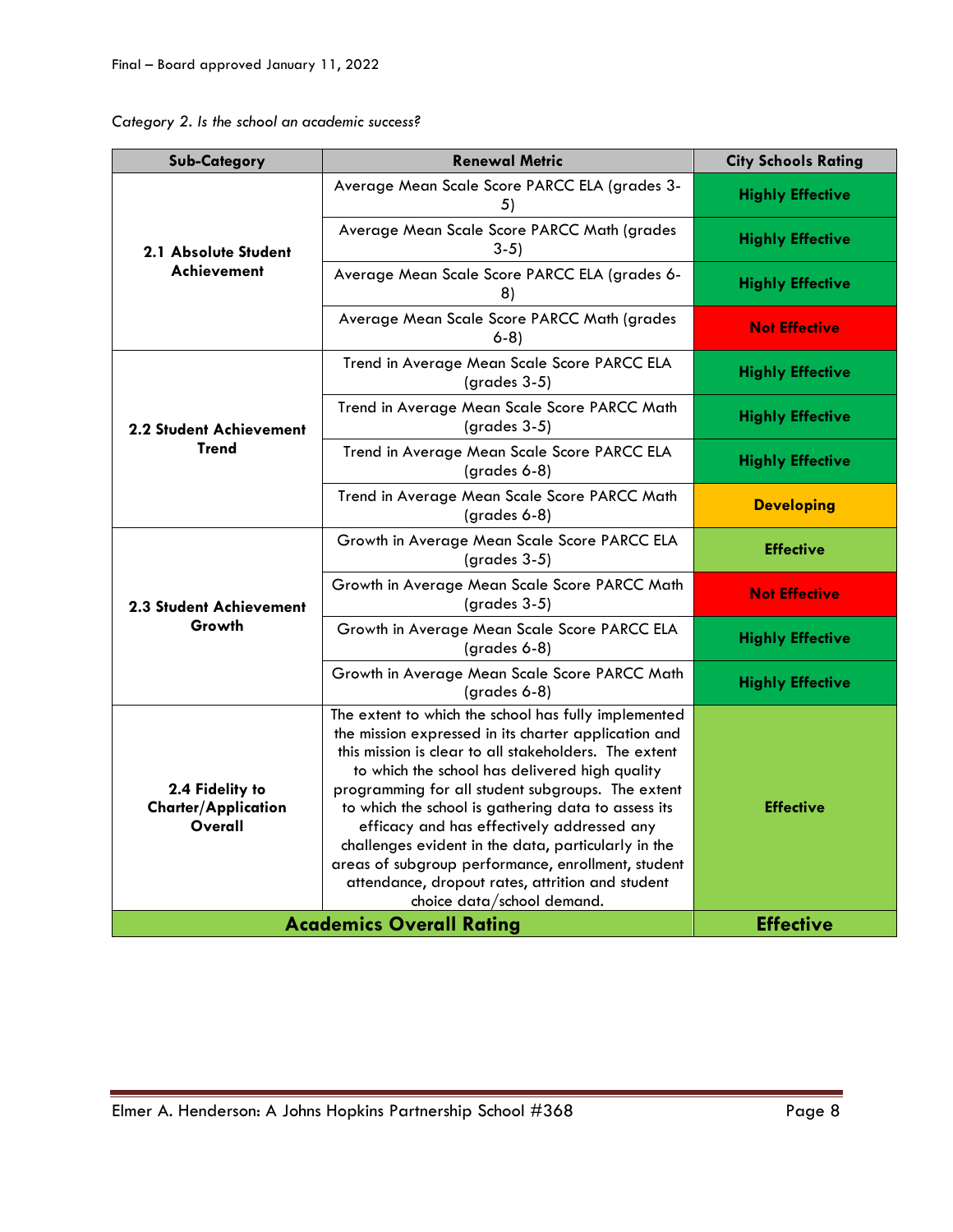#### *Category 3. Does the school have a strong climate?*

As part of the modified renewal process for 2021-22, Domains 1-3 of the School Effectiveness Review (SER), which are considered in the Climate section of the renewal rubric, were modified and abbreviated. These domains did not receive overall ratings and are summarized below. For more information on the efficacy of school practice in these domains please see the full SER report available on the district website at [https://www.baltimorecityschools.org/r](https://www.baltimorecityschools.org/)enewal.

| Domain 1: Highly Effective Instruction |                                                                                          |                  |  |
|----------------------------------------|------------------------------------------------------------------------------------------|------------------|--|
| <b>Domain</b>                          | <b>Description</b>                                                                       | Rating           |  |
| 1.1                                    | School leadership supports highly effective<br>instruction.                              | <b>Effective</b> |  |
| 1.2                                    | Teachers use multiple data sources to adjust<br>practice.                                | <b>Not Rated</b> |  |
| 1.3                                    | Teachers deliver highly effective instruction.                                           | <b>Effective</b> |  |
| 1.4                                    | Teachers establish a classroom environment in which<br>teaching, and learning can occur. | <b>Not rated</b> |  |

| <b>Domain 2: Talented People</b> |                                                                                                                                   |                  |  |
|----------------------------------|-----------------------------------------------------------------------------------------------------------------------------------|------------------|--|
| Domain                           | <b>Description</b>                                                                                                                | Rating           |  |
| 2.1                              | The school implements systems to select effective<br>teachers and staff whose skills and beliefs meet the<br>needs of the school. | <b>Not Rated</b> |  |
| 2.2                              | The school develops teacher and staff capacity<br>through individualized support and professional<br>development.                 | <b>Effective</b> |  |

| <b>Domain 3: Vision and Engagement</b> |                                                                                                                                                           |                  |  |
|----------------------------------------|-----------------------------------------------------------------------------------------------------------------------------------------------------------|------------------|--|
| Domain                                 | <b>Description</b>                                                                                                                                        | Rating           |  |
| 3.1                                    | The school has a clear vision and mission that<br>promotes a student-centered, culturally relevant<br>learning that prepares students for future success. | <b>Effective</b> |  |